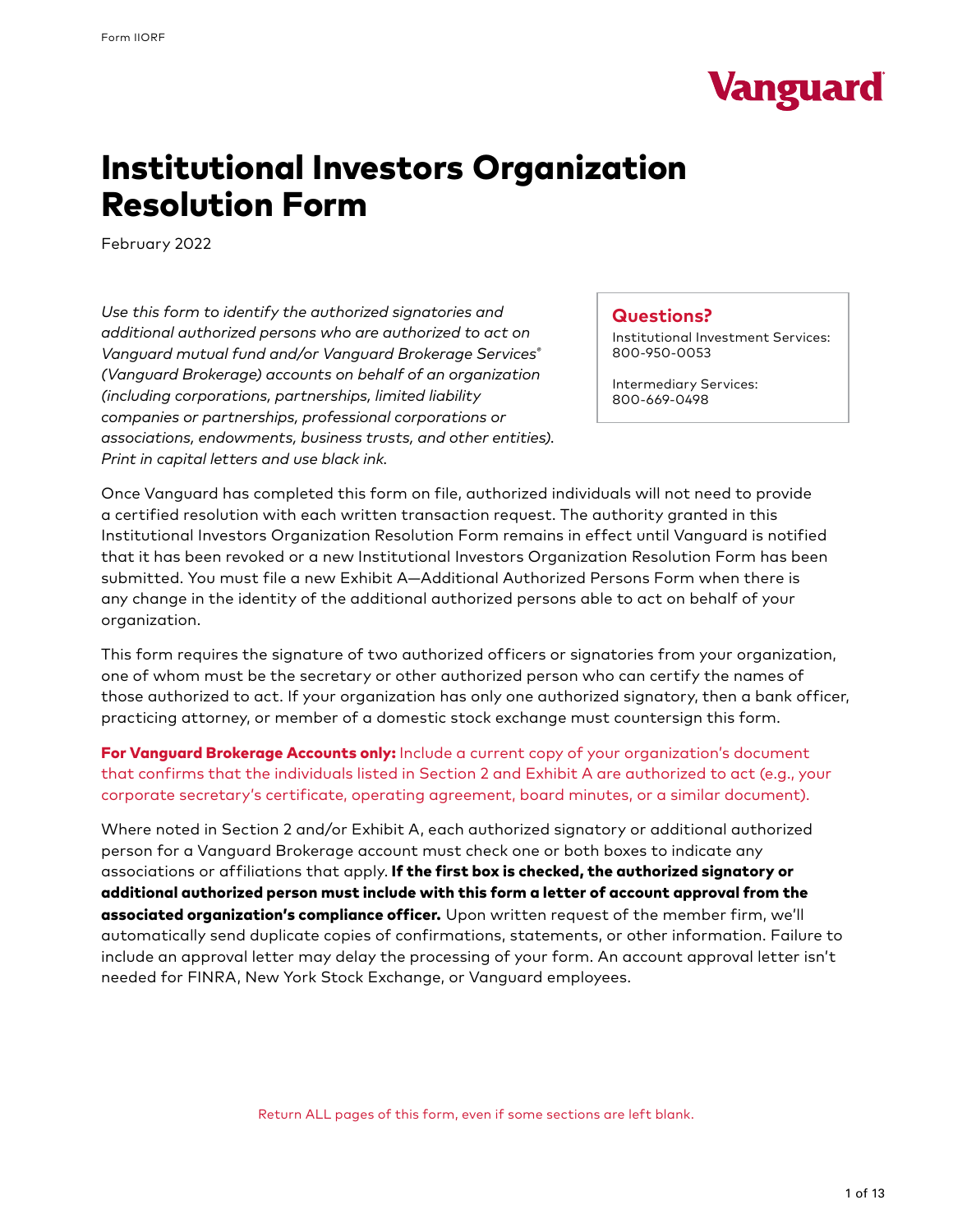## 1. Organization information

*\*Required information*

| Provide your $\rightarrow$<br>organization's | *Name of organization                                        |                                              |           |
|----------------------------------------------|--------------------------------------------------------------|----------------------------------------------|-----------|
| full legal<br>name.                          | *Mailing address                                             |                                              |           |
|                                              | $\star$ Street address if different from the mailing address |                                              |           |
|                                              | *City                                                        | *State                                       | *Zip code |
|                                              | *Employer/Taxpayer ID number                                 | *Phone number (area code, number, extension) |           |

## 2. Authorized signatories

This section is to be used to identify any person who will be authorized to sign documents on behalf of the organization for a Vanguard account(s), also known as an authorized signatory. It should be completed by the officers, general partners, managing members, or any other person who should have this authorization.

A number is required in each box.

Number of authorized signatories that will be required in order to sign documents related to the organization's accounts.

Total number of authorized signatories (listed in this section) and additional authorized persons (listed in Exhibit A) that will be required in order to sign written transaction instructions related to the organization's accounts. This number must be greater than zero.

This certification is intended for all parties of the organization who will be authorized signatories on a brokerage account. All authorized signatories of brokerage accounts will be required to provide all of the information below as well as a signature.

The individuals listed below can act on an organization's account as follows:

- 1. Sign documents relating to Vanguard mutual fund and Vanguard Brokerage Accounts owned by the organization.
- 2. Invest the assets of the organization.
- 3. Obtain account information and give instructions for the purchase, sale, exchange, or transfer of securities.
- 4. Engage in margin and options trading on Vanguard Brokerage Accounts owned by the organization.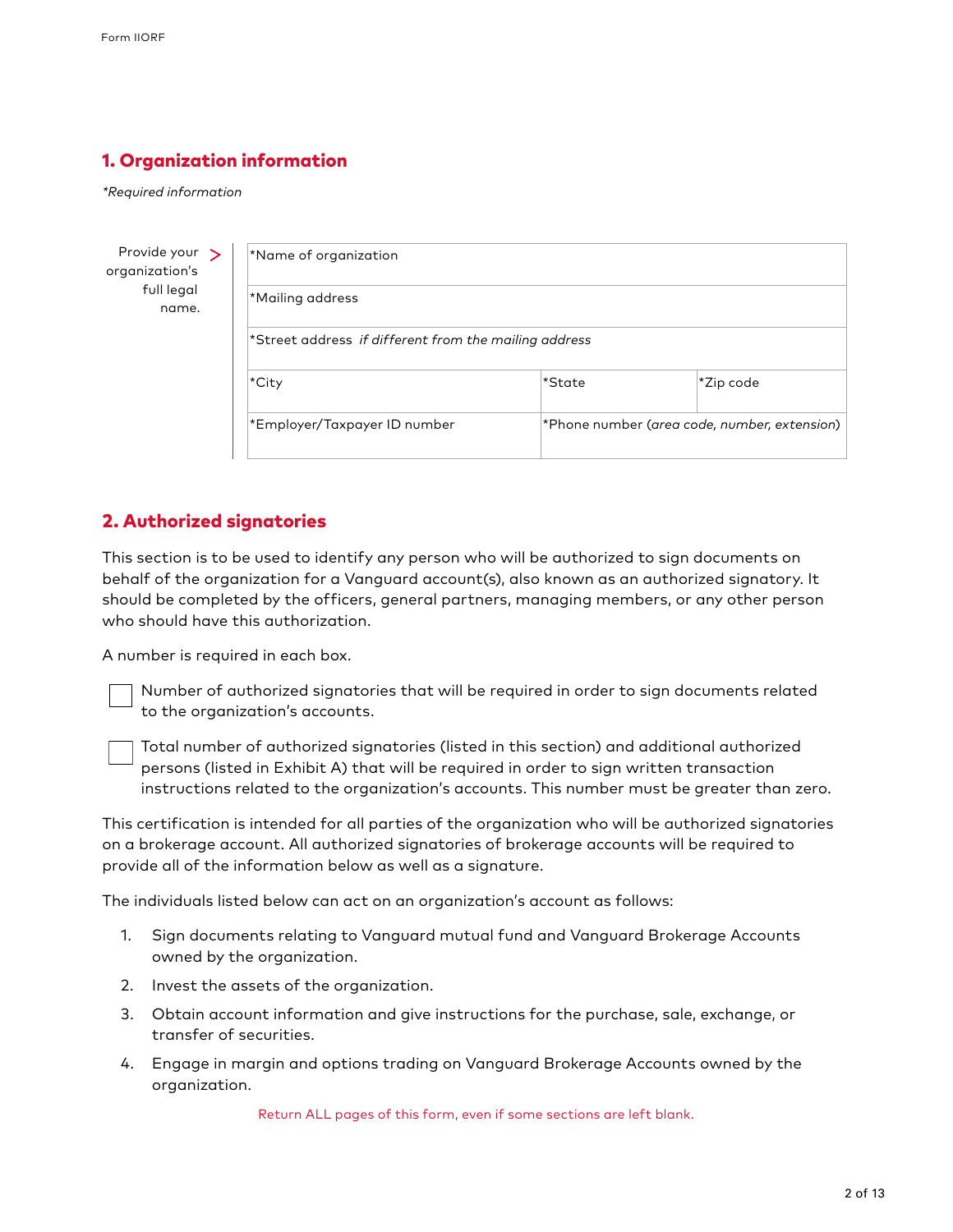| Authorized ><br>signatories must                                                       | Name of authorized signatory first, middle initial, last                                                                                                                                                                                                                                                                                                                                                                          |                | Title                                                           |  |
|----------------------------------------------------------------------------------------|-----------------------------------------------------------------------------------------------------------------------------------------------------------------------------------------------------------------------------------------------------------------------------------------------------------------------------------------------------------------------------------------------------------------------------------|----------------|-----------------------------------------------------------------|--|
| complete and sign.                                                                     | Primary residence address                                                                                                                                                                                                                                                                                                                                                                                                         |                |                                                                 |  |
|                                                                                        | Date of birth mm/dd/yyyy                                                                                                                                                                                                                                                                                                                                                                                                          |                | SSN or ITIN for z nonresident aliens                            |  |
|                                                                                        | Signature<br>$\times$                                                                                                                                                                                                                                                                                                                                                                                                             |                | Date (mm/dd/yyyy)                                               |  |
| If you check this box, $\triangleright$<br>a letter of account                         | Check this box if you're 1) an employee of FINRA or 2) associated with a member of a stock<br>exchange, a FINRA member firm, or a municipal securities dealer.                                                                                                                                                                                                                                                                    |                |                                                                 |  |
| approval is required<br>for Vanguard<br>Brokerage<br>Accounts.<br>(See page 1.)        | Check this box if you are, or if a household member is, a control person or an affiliate of a<br>public company, as defined in SEC Rule 144 (including, but not limited to, 10% shareholders,<br>policymaking executives, and members of the board of directors). If this box is checked, you<br>must provide the names and trading symbols of the companies for which such person serves<br>as a control person or an affiliate. |                |                                                                 |  |
|                                                                                        | Name of company                                                                                                                                                                                                                                                                                                                                                                                                                   | Trading symbol |                                                                 |  |
|                                                                                        | Check this box if you are a<br>Vanguard employee.                                                                                                                                                                                                                                                                                                                                                                                 |                | Check this box if your spouse is<br>a Vanguard employee.        |  |
| Authorized ><br>signatories must                                                       | Name of authorized signatory first, middle initial, last                                                                                                                                                                                                                                                                                                                                                                          |                | Title                                                           |  |
| complete and sign.                                                                     | Primary residence address                                                                                                                                                                                                                                                                                                                                                                                                         |                |                                                                 |  |
|                                                                                        | Date of birth mm/dd/yyyy                                                                                                                                                                                                                                                                                                                                                                                                          |                | SSN or ITIN for nonresident aliens                              |  |
|                                                                                        | Signature<br>$\times$                                                                                                                                                                                                                                                                                                                                                                                                             |                | Date mm/dd/yyyy                                                 |  |
| If you check this box, $\triangleright$<br>a letter of account                         | Check this box if you're 1) an employee of FINRA or 2) associated with a member of a stock<br>exchange, a FINRA member firm, or a municipal securities dealer.                                                                                                                                                                                                                                                                    |                |                                                                 |  |
| approval is required<br>for Vanguard<br><b>Brokerage</b><br>Accounts.<br>(See page 1.) | Check this box if you are, or if a household member is, a control person or an affiliate of a<br>public company, as defined in SEC Rule 144 (including, but not limited to, 10% shareholders,<br>policymaking executives, and members of the board of directors). If this box is checked, you<br>must provide the names and trading symbols of the companies for which such person serves<br>as a control person or an affiliate. |                |                                                                 |  |
|                                                                                        | Name of company                                                                                                                                                                                                                                                                                                                                                                                                                   | Trading symbol |                                                                 |  |
|                                                                                        | Check this box if you are a<br>Vanguard employee.                                                                                                                                                                                                                                                                                                                                                                                 |                | $\Box$ Check this box if your spouse is<br>a Vanguard employee. |  |

Copy this page to list additional authorized signatories.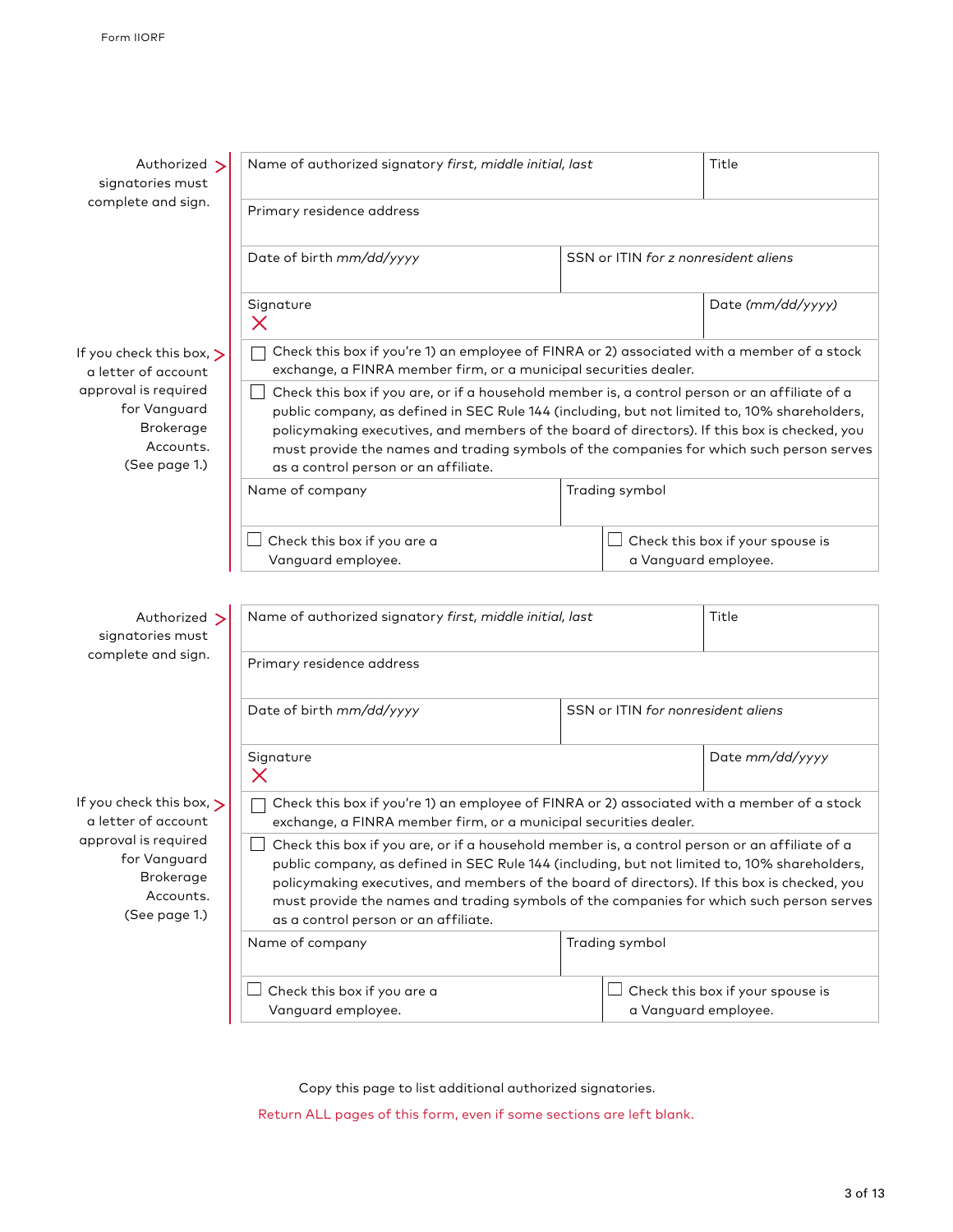| Authorized >                                                                           | Name of authorized signatory first, middle initial, last                                                                                                                                                                                                                                                                                                                                                                                    |                                    | Title                                                    |
|----------------------------------------------------------------------------------------|---------------------------------------------------------------------------------------------------------------------------------------------------------------------------------------------------------------------------------------------------------------------------------------------------------------------------------------------------------------------------------------------------------------------------------------------|------------------------------------|----------------------------------------------------------|
| signatories must                                                                       |                                                                                                                                                                                                                                                                                                                                                                                                                                             |                                    |                                                          |
| complete and sign                                                                      | Primary residence address                                                                                                                                                                                                                                                                                                                                                                                                                   |                                    |                                                          |
|                                                                                        | Date of birth mm/dd/yyyy                                                                                                                                                                                                                                                                                                                                                                                                                    | SSN or ITIN for nonresident aliens |                                                          |
|                                                                                        | Signature<br>$\times$                                                                                                                                                                                                                                                                                                                                                                                                                       |                                    | Date mm/dd/yyyy                                          |
| If you check this box, $\triangleright$<br>a letter of account                         | Check this box if you're 1) an employee of FINRA or 2) associated with a member of a stock<br>exchange, a FINRA member firm, or a municipal securities dealer.                                                                                                                                                                                                                                                                              |                                    |                                                          |
| approval is required<br>for Vanguard<br><b>Brokerage</b><br>Accounts.<br>(See page 1.) | Check this box if you are, or if a household member is, a control person or an affiliate of a<br>public company, as defined in SEC Rule 144 (including, but not limited to, 10% shareholders,<br>policymaking executives, and members of the board of directors). If this box is checked, you<br>must provide the names and trading symbols of the companies for which such person serves<br>as a control person or an affiliate.           |                                    |                                                          |
|                                                                                        | Name of company                                                                                                                                                                                                                                                                                                                                                                                                                             | Trading symbol                     |                                                          |
|                                                                                        | Check this box if you are a<br>Vanguard employee.                                                                                                                                                                                                                                                                                                                                                                                           |                                    | Check this box if your spouse is<br>a Vanguard employee. |
| Authorized ><br>signatories must<br>complete and sign.                                 | Name of authorized signatory first, middle initial, last                                                                                                                                                                                                                                                                                                                                                                                    |                                    | Title                                                    |
|                                                                                        | Primary residence address                                                                                                                                                                                                                                                                                                                                                                                                                   |                                    |                                                          |
|                                                                                        | Date of birth mm/dd/yyyy                                                                                                                                                                                                                                                                                                                                                                                                                    | SSN or ITIN for nonresident aliens |                                                          |
|                                                                                        | Signature<br>$\times$                                                                                                                                                                                                                                                                                                                                                                                                                       |                                    | Date mm/dd/yyyy                                          |
| If you check this box, $\triangleright$<br>a letter of account                         | Check this box if you're 1) an employee of FINRA or 2) associated with a member of a stock<br>exchange, a FINRA member firm, or a municipal securities dealer.                                                                                                                                                                                                                                                                              |                                    |                                                          |
| approval is required<br>for Vanguard<br><b>Brokerage</b><br>Accounts.<br>(See page 1.) | $\Box$<br>Check this box if you are, or if a household member is, a control person or an affiliate of a<br>public company, as defined in SEC Rule 144 (including, but not limited to, 10% shareholders,<br>policymaking executives, and members of the board of directors). If this box is checked, you<br>must provide the names and trading symbols of the companies for which such person serves<br>as a control person or an affiliate. |                                    |                                                          |
|                                                                                        | Name of company                                                                                                                                                                                                                                                                                                                                                                                                                             | Trading symbol                     |                                                          |
|                                                                                        | Check this box if you are a<br>Vanguard employee.                                                                                                                                                                                                                                                                                                                                                                                           |                                    | Check this box if your spouse is<br>a Vanguard employee. |

Copy this page to list additional authorized signatories.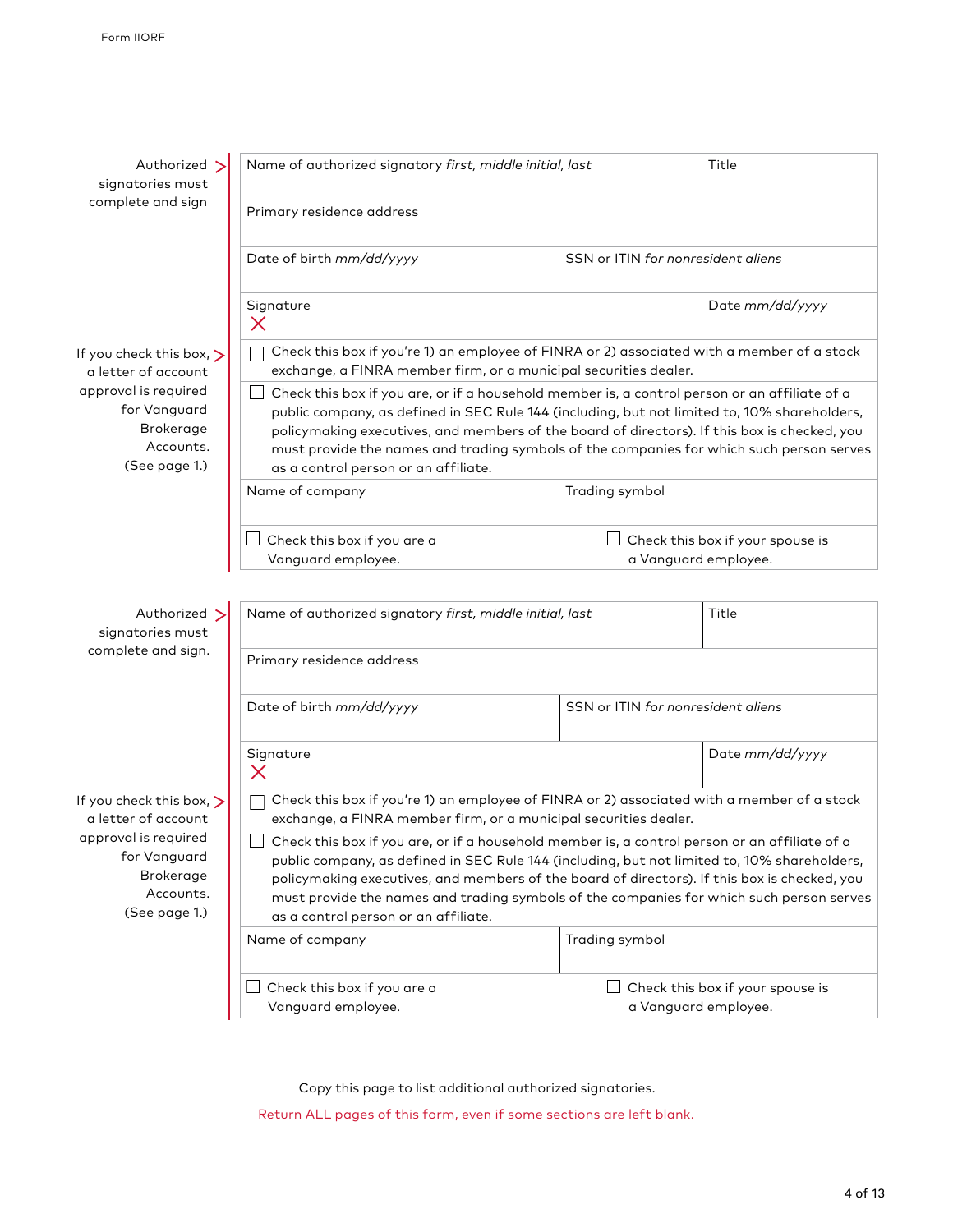### 3. Certification and indemnification

On behalf of the organization identified in Section 1 of this Institutional Investors Organization Resolution Form (the "organization"), we hereby represent, agree, and certify:

- We are duly authorized by resolution of the board of directors or other governing body of the organization, or by the organization's charter or other organizing document, to identify the authorized signatories who may give The Vanguard Group, Inc., Vanguard Marketing Corporation, and their affiliates (collectively, "Vanguard") instructions, as those instructions are described in this form.
- Vanguard may accept and act on instructions it reasonably believes were received from any authorized signatory named in Section 2 of this form, and Vanguard shall have no liability for accepting and acting on such instruction.
- Vanguard has no duty whatsoever to question any instruction received from an authorized signatory or the suitability of any transaction requested by him/her/them.
- The authority granted to an authorized signatory on this form shall remain in full force and effect until Vanguard has received notice of a change of authority, or revocation of authority, or a change in the identity of any authorized signatory, and has had a reasonable period of time to act upon such notice. Any change in authority or revocation of authority will not affect any liability resulting from transactions or instructions initiated before Vanguard has had a reasonable period of time to act upon such notice.
- An authorized signatory, as identified on the then current Institutional Investors Organization Resolution Form on file with Vanguard, must timely notify Vanguard, in a form and manner acceptable to Vanguard, of any change or revocation of the authority or identity of any authorized signatory.
- The organization agrees to indemnify and hold Vanguard, each of the investment company members of The Vanguard Group, and their respective officers, employees, and agents (collectively, the "Vanguard entities") harmless from and against all losses, claims, and expenses (including attorneys' fees) of any kind incurred by the Vanguard entities for relying in good faith upon instructions provided in this form and for acting on instructions believed by Vanguard to have originated from any authorized signatory.

The organization has authorized and directed us to represent, agree, and certify the above.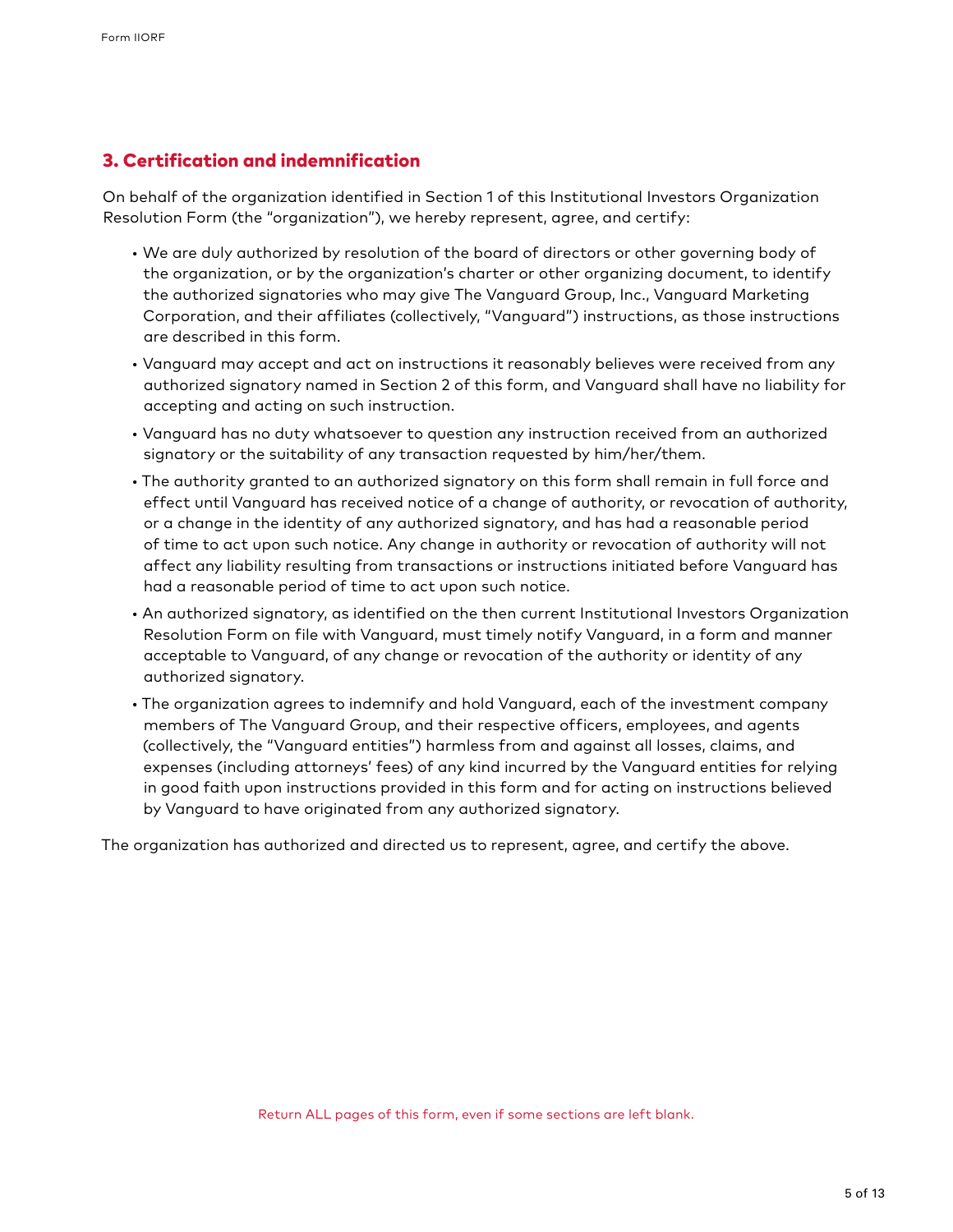The following statement applies to organizations that may engage in options trading:

I/We understand the investment objectives and trading plan of the registered account owner(s) and will only use trading strategies that are consistent with these objectives and plans.

I/We acknowledge that I/we have received from the registered account owner(s) or I/ we already possess copies of the Vanguard Brokerage Option Application and Vanguard Brokerage Option Account Agreement (Option Agreement), and I/we have read and understand them. I/We also acknowledge that if the registered account owner(s) is/are approved for options trading, the owner(s) will be sent the booklet Characteristics and Risks of Standardized Options. I/We agree to read the booklet prior to conducting any trades in the registered account owner's (s') account. I/We also accept all of the terms and conditions of the Option Agreement.

### I/We acknowledge receiving a copy of the Option Agreement, which contains a predispute arbitration clause highlighted in paragraphs 14 and 15 on page 3. By signing this application, I/we agree to be bound by the terms of the Option Agreement.

|                                   | Name of authorized signatory/corporate officer<br>first, middle initial, last | Title           |
|-----------------------------------|-------------------------------------------------------------------------------|-----------------|
| Complete ><br>and sign here.      | Signature                                                                     | Date mm/dd/yyyy |
|                                   | Name of authorized signatory/corporate officer<br>first, middle initial, last | Title           |
| Complete $\geq$<br>and sign here. | Signature                                                                     | Date mm/dd/yyyy |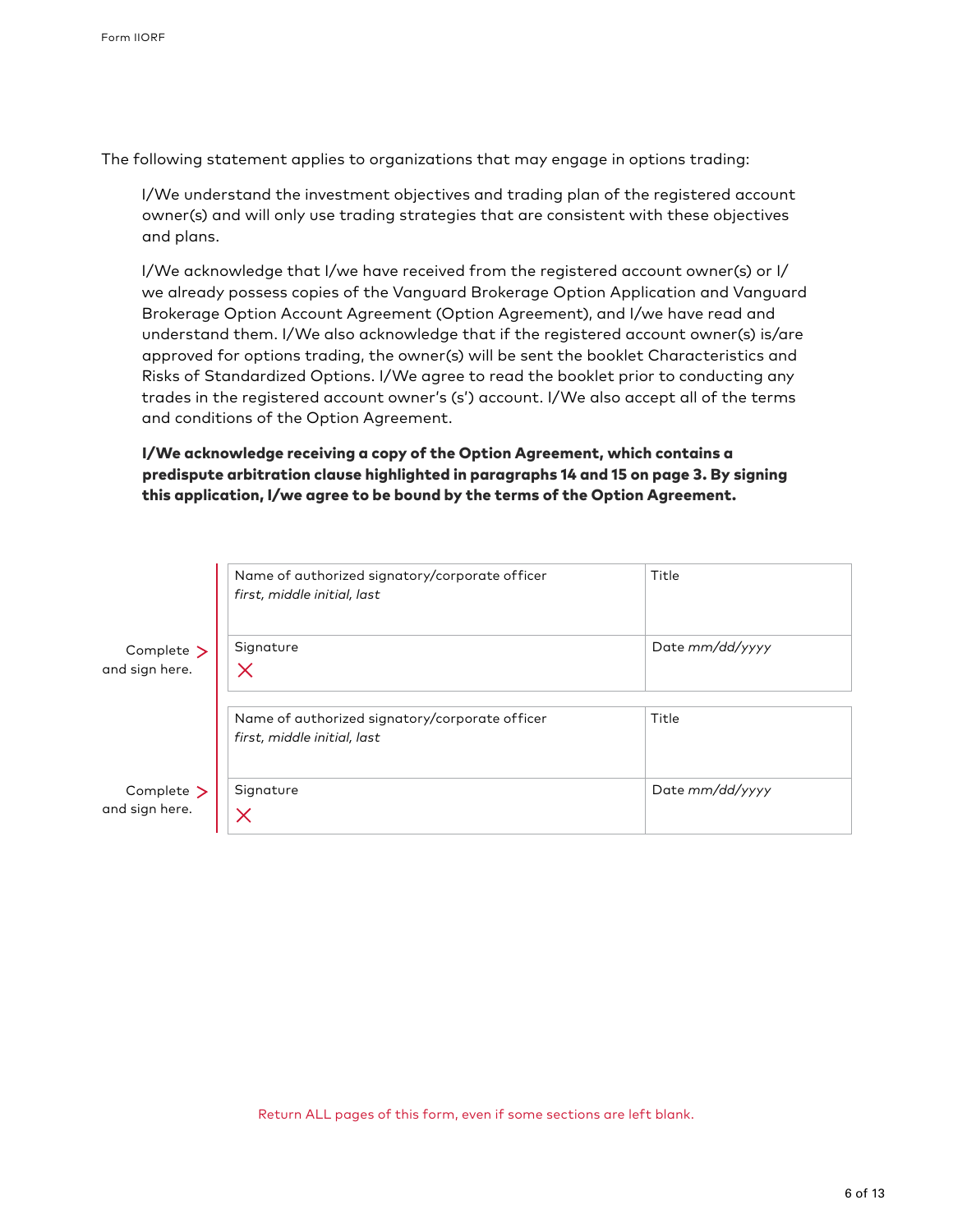## 4. Third-party certification

If the organization has only one person authorized to sign documents on its behalf, a bank officer, practicing attorney, or member of a domestic stock exchange must certify to the following:

I certify that the person identified, and whose signature appears in Section 3, is authorized by the organization identified in Section 1 to make the representations, agreements, and certifications made on this form.

Required if the organization has only one person authorized by the organization to sign documents on its behalf.

| Name first, middle initial, last | Title           |
|----------------------------------|-----------------|
| Signature                        | Date mm/dd/yyyy |
| Name of bank or firm             |                 |

| <b>Submitting to Vanguard</b>                                                                              |
|------------------------------------------------------------------------------------------------------------|
| Mail your completed form and any other required documents to:                                              |
| Vanguard<br>P.O. Box Address<br>(all USPS mail) $\ge$ P.O. Box 982903<br>El Paso, TX 79998-2903            |
| Vanguard<br>Street Address<br>5951 Luckett Court, Suite A3<br>(all FedEx or UPS mail)<br>El Paso, TX 79932 |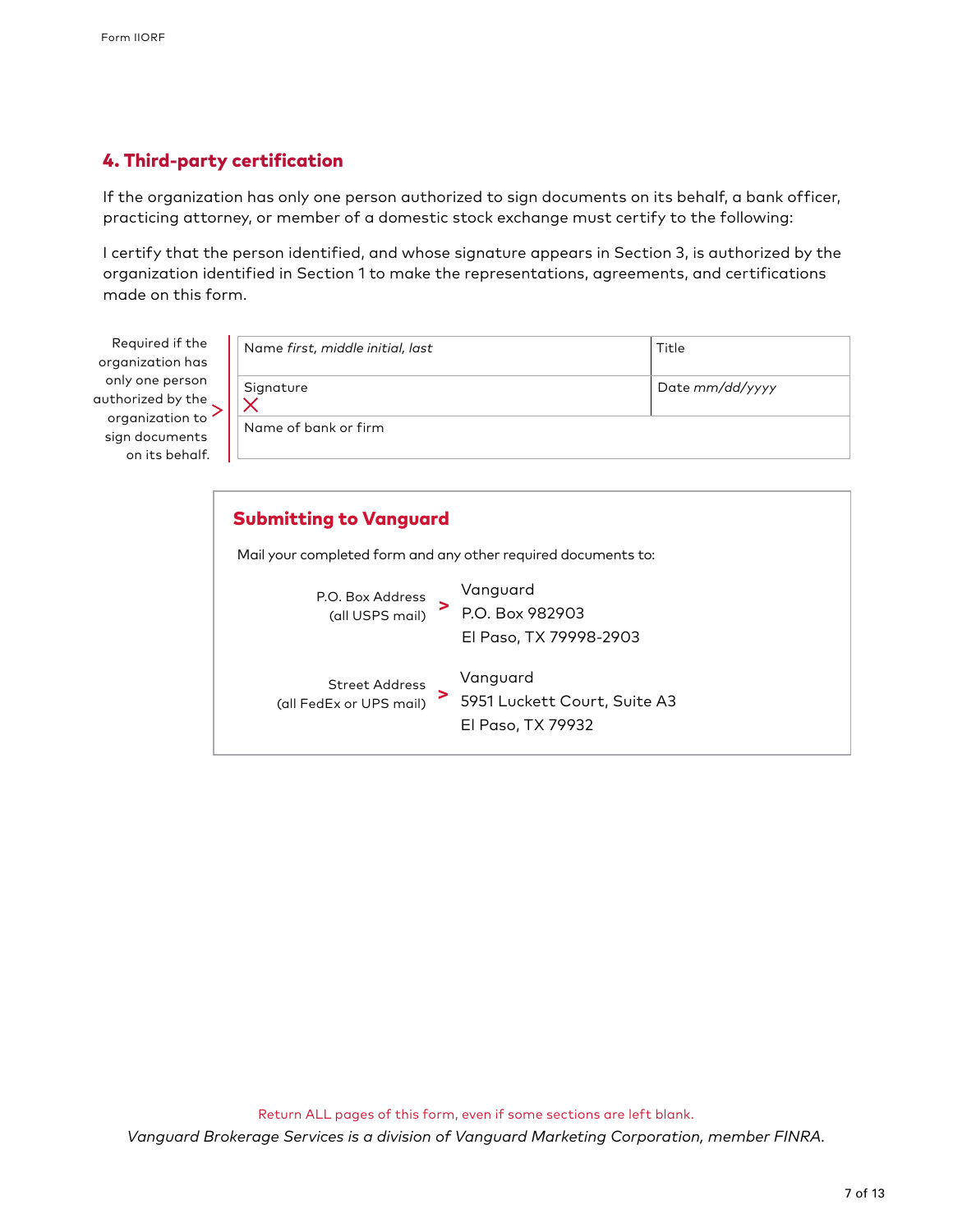

# Institutional Investors Organization Resolution Form Exhibit A—Additional Authorized Persons

February 2022

In addition to the authorized signatories listed in Section 2 of the Vanguard Institutional Investors Organization Resolution Form, identify additional authorized persons who are authorized to conduct transactions for your organization's Vanguard mutual fund and/or Vanguard Brokerage Accounts. The additional authorized persons are not authorized to execute any documents in connection with the organization's accounts.

Each of the additional authorized persons identified in Exhibit A is authorized to act on behalf of the organization in connection with any Vanguard mutual fund and/or Vanguard Brokerage Accounts owned by the organization; obtain information and give instructions for the purchase, sale, exchange, or transfer of securities; and engage in margin and options trading on Vanguard Brokerage Accounts owned by the organization.

If submitting Exhibit A only, this form must be signed by authorized signatories, as identified in Section 2 of the Organization Resolution on file with Vanguard.

Note: Each filing of an updated Exhibit A revokes the Exhibit A previously filed with Vanguard.

## 1. Organization information

Provide your > organization's full legal name.

| *Name of organization                                 |        |                                            |
|-------------------------------------------------------|--------|--------------------------------------------|
| *Mailing address                                      |        |                                            |
| *Street address if different from the mailing address |        |                                            |
| ∣*City                                                | *State | *Zip                                       |
| *Employer/Taxpayer ID number                          |        | *Phone number area code, number, extension |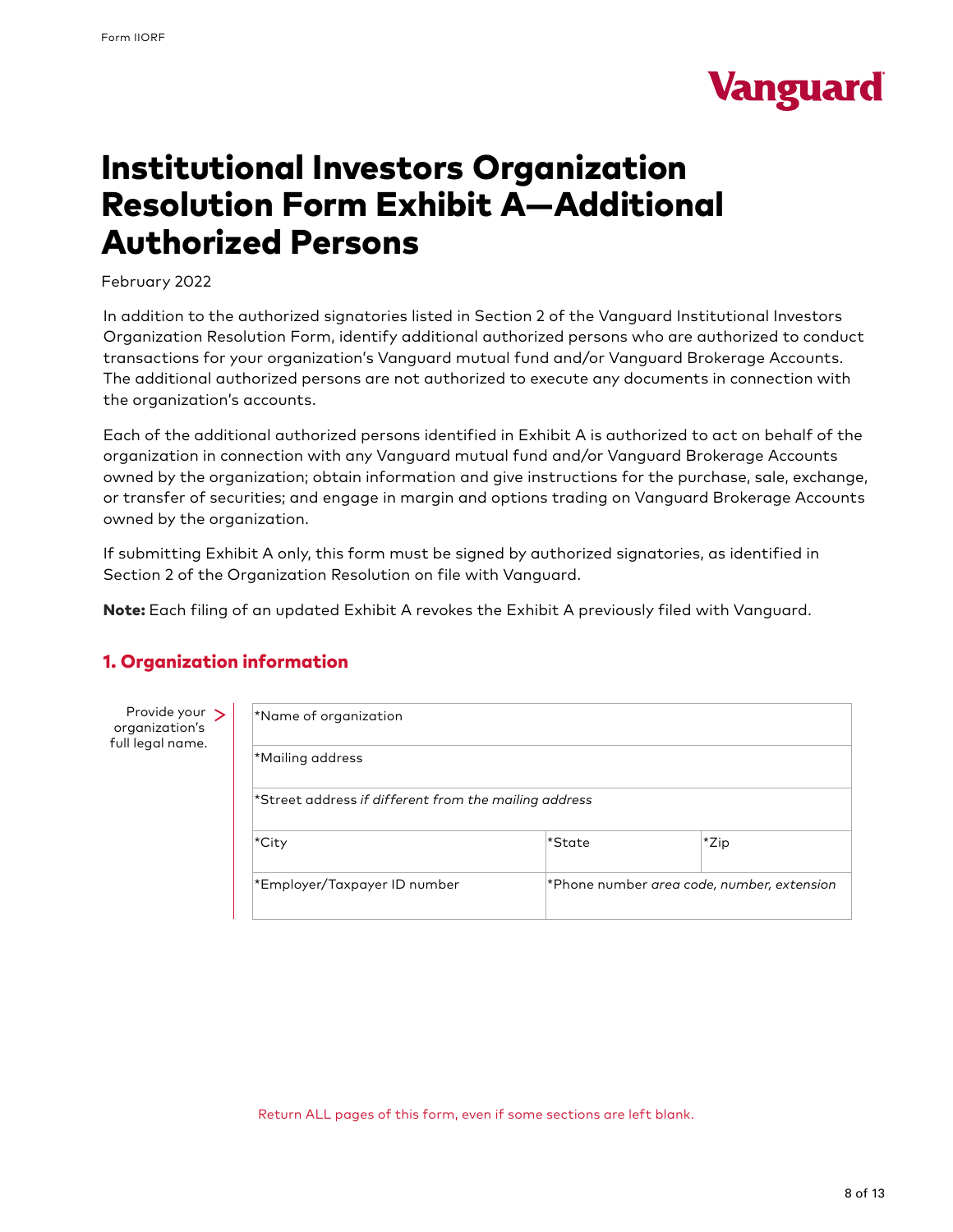## 2. Additional authorized persons

| Authorized ><br>signatories must                                                       | Name of authorized signatory first, middle initial, last                                                                                                                                                                                                                                                                                                                                                                                 |  |                                    | Title                                   |
|----------------------------------------------------------------------------------------|------------------------------------------------------------------------------------------------------------------------------------------------------------------------------------------------------------------------------------------------------------------------------------------------------------------------------------------------------------------------------------------------------------------------------------------|--|------------------------------------|-----------------------------------------|
| complete and sign.                                                                     | Primary residence address                                                                                                                                                                                                                                                                                                                                                                                                                |  |                                    |                                         |
|                                                                                        | Date of birth mm/dd/yyyy                                                                                                                                                                                                                                                                                                                                                                                                                 |  | SSN or ITIN for nonresident aliens |                                         |
|                                                                                        | Signature<br>X                                                                                                                                                                                                                                                                                                                                                                                                                           |  |                                    | Date mm/dd/yyyy                         |
| If you check this box, $\triangleright$<br>a letter of account                         | Check this box if you're 1) an employee of FINRA or 2) associated with a member of a stock<br>exchange, a FINRA member firm, or a municipal securities dealer.                                                                                                                                                                                                                                                                           |  |                                    |                                         |
| approval is required<br>for Vanguard<br><b>Brokerage</b><br>Accounts.<br>(See page 1.) | Check this box if you are, or if a household member is, a control person or an affiliate of a<br>public company, as defined in SEC Rule 144 (including, but not limited to, 10% shareholders,<br>policymaking executives, and members of the board of directors). If this box is checked,<br>you must provide the names and trading symbols of the companies for which such person<br>serves as a control person or an affiliate.        |  |                                    |                                         |
|                                                                                        | Name of company                                                                                                                                                                                                                                                                                                                                                                                                                          |  | Trading symbol                     |                                         |
|                                                                                        | Check this box if you are a<br>Vanguard employee.                                                                                                                                                                                                                                                                                                                                                                                        |  | a Vanguard employee.               | $\Box$ Check this box if your spouse is |
| Authorized ><br>signatories must<br>complete and sign.                                 | Name of authorized signatory first, middle initial, last<br>Primary residence address                                                                                                                                                                                                                                                                                                                                                    |  |                                    | Title                                   |
|                                                                                        |                                                                                                                                                                                                                                                                                                                                                                                                                                          |  |                                    |                                         |
|                                                                                        | Date of birth mm/dd/yyyy                                                                                                                                                                                                                                                                                                                                                                                                                 |  | SSN or ITIN for nonresident aliens |                                         |
|                                                                                        | Signature<br>X                                                                                                                                                                                                                                                                                                                                                                                                                           |  |                                    | Date mm/dd/yyyy                         |
| If you check this box, $\triangleright$<br>a letter of account                         | Check this box if you're 1) an employee of FINRA or 2) associated with a member of a stock<br>exchange, a FINRA member firm, or a municipal securities dealer.                                                                                                                                                                                                                                                                           |  |                                    |                                         |
| approval is required<br>for Vanguard<br><b>Brokerage</b><br>Accounts.<br>(See page 1.) | $\Box$ Check this box if you are, or if a household member is, a control person or an affiliate of a<br>public company, as defined in SEC Rule 144 (including, but not limited to, 10% shareholders,<br>policymaking executives, and members of the board of directors). If this box is checked,<br>you must provide the names and trading symbols of the companies for which such person<br>serves as a control person or an affiliate. |  |                                    |                                         |
|                                                                                        | Name of company                                                                                                                                                                                                                                                                                                                                                                                                                          |  | Trading symbol                     |                                         |
|                                                                                        | Check this box if you are a<br>Vanguard employee.                                                                                                                                                                                                                                                                                                                                                                                        |  | a Vanguard employee.               | $\Box$ Check this box if your spouse is |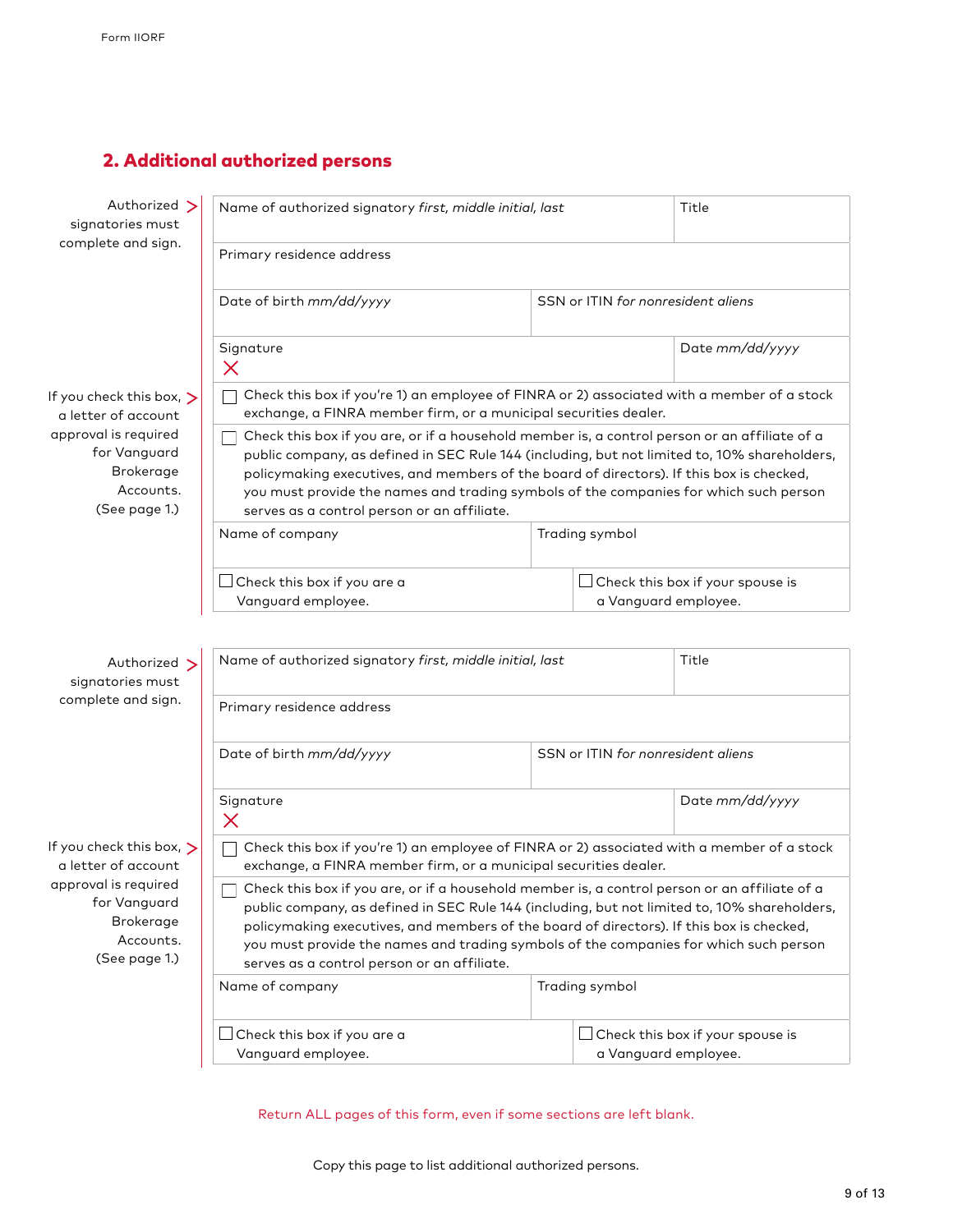| Authorized ><br>signatories must                                                       | Name of authorized signatory first, middle initial, last                                                                                                                                                                                                                                                                                                                                                                          |                                    | Title                                                                                |
|----------------------------------------------------------------------------------------|-----------------------------------------------------------------------------------------------------------------------------------------------------------------------------------------------------------------------------------------------------------------------------------------------------------------------------------------------------------------------------------------------------------------------------------|------------------------------------|--------------------------------------------------------------------------------------|
| complete and sign.                                                                     | Primary residence address                                                                                                                                                                                                                                                                                                                                                                                                         |                                    |                                                                                      |
|                                                                                        | Date of birth mm/dd/yyyy                                                                                                                                                                                                                                                                                                                                                                                                          | SSN or ITIN for nonresident aliens |                                                                                      |
|                                                                                        | Signature<br>$\times$                                                                                                                                                                                                                                                                                                                                                                                                             |                                    | Date mm/dd/yyyy                                                                      |
| If you check this box, $\rightarrow$<br>a letter of account                            | Check this box if you're 1) an employee of FINRA or 2) associated with a member of a stock<br>exchange, a FINRA member firm, or a municipal securities dealer.                                                                                                                                                                                                                                                                    |                                    |                                                                                      |
| approval is required<br>for Vanguard<br><b>Brokerage</b><br>Accounts.<br>(See page 1.) | Check this box if you are, or if a household member is, a control person or an affiliate of a<br>public company, as defined in SEC Rule 144 (including, but not limited to, 10% shareholders,<br>policymaking executives, and members of the board of directors). If this box is checked,<br>you must provide the names and trading symbols of the companies for which such person<br>serves as a control person or an affiliate. |                                    |                                                                                      |
|                                                                                        | Name of company                                                                                                                                                                                                                                                                                                                                                                                                                   | Trading symbol                     |                                                                                      |
|                                                                                        | $\Box$ Check this box if you are a<br>Vanguard employee.                                                                                                                                                                                                                                                                                                                                                                          |                                    | $\operatorname{\mathsf{J}}$ Check this box if your spouse is<br>a Vanguard employee. |
|                                                                                        |                                                                                                                                                                                                                                                                                                                                                                                                                                   |                                    |                                                                                      |
| Authorized ><br>signatories must                                                       | Name of authorized signatory first, middle initial, last                                                                                                                                                                                                                                                                                                                                                                          |                                    | Title                                                                                |
| complete and sign.                                                                     | Primary residence address                                                                                                                                                                                                                                                                                                                                                                                                         |                                    |                                                                                      |
|                                                                                        | Date of birth mm/dd/yyyy                                                                                                                                                                                                                                                                                                                                                                                                          | SSN or ITIN for nonresident aliens |                                                                                      |
|                                                                                        | Signature<br>$\times$                                                                                                                                                                                                                                                                                                                                                                                                             |                                    | Date mm/dd/yyyy                                                                      |
| If you check this box, $\triangleright$<br>a letter of account                         | Check this box if you're 1) an employee of FINRA or 2) associated with a member of a stock<br>exchange, a FINRA member firm, or a municipal securities dealer.                                                                                                                                                                                                                                                                    |                                    |                                                                                      |
| approval is required<br>for Vanguard<br>Brokerage<br>Accounts.<br>(See page 1.)        | Check this box if you are, or if a household member is, a control person or an affiliate of a<br>public company, as defined in SEC Rule 144 (including, but not limited to, 10% shareholders,<br>policymaking executives, and members of the board of directors). If this box is checked,<br>you must provide the names and trading symbols of the companies for which such person<br>serves as a control person or an affiliate. |                                    |                                                                                      |
|                                                                                        | Name of company                                                                                                                                                                                                                                                                                                                                                                                                                   | Trading symbol                     |                                                                                      |
|                                                                                        | $\!\!\!\Box$ Check this box if you are a<br>Vanguard employee.                                                                                                                                                                                                                                                                                                                                                                    |                                    | $\Box$ Check this box if your spouse is<br>a Vanguard employee.                      |

Copy this page to list additional authorized signatories.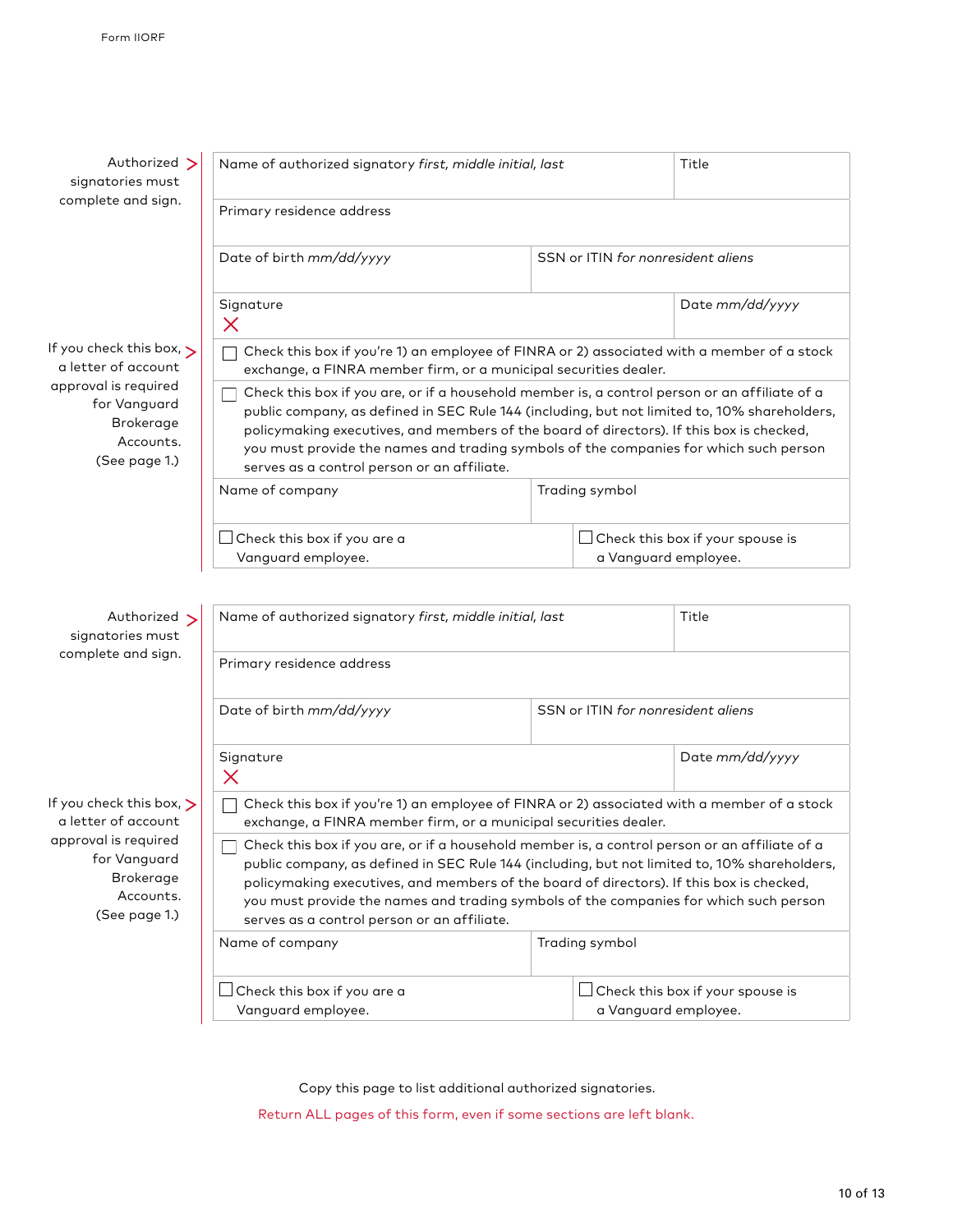### 3. Certification and indemnification

On behalf of the organization identified in Section 1 of this Exhibit A (the "organization"), we hereby represent, agree, and certify:

- •We are duly authorized by resolution of the board of directors or other governing body of the organization, or by the organization's charter or other organizing document, to identify additional authorized persons who may give The Vanguard Group, Inc., Vanguard Marketing Corporation, and their affiliates (collectively, "Vanguard") instructions, as those instructions are described in this Exhibit A.
- •Vanguard may accept and act on instructions it reasonably believes were received from any additional authorized person named in this Exhibit A, and Vanguard shall have no liability for accepting and acting on such instruction.
- •Vanguard has no duty whatsoever to question any instruction received from an additional authorized person or the suitability of any transaction requested by him/her/them.
- The authority granted to an additional authorized person on this Exhibit A shall remain in full force and effect until Vanguard has received notice of a change of authority, or revocation of authority, or a change in the identity of any additional authorized person, and has had a reasonable period of time to act upon such notice. Any change in authority or revocation of authority will not affect any liability resulting from transactions or instructions initiated before Vanguard has had a reasonable period of time to act upon such notice.
- An authorized signatory, as identified on the then current Organization Resolution on file with Vanguard, must timely notify Vanguard, in a form and manner acceptable to Vanguard, of any change or revocation of the authority or identity of any additional authorized person identified in this Exhibit A.
- The organization agrees to indemnify and hold Vanguard, each of the investment company members of The Vanguard Group, and their respective officers, employees, and agents(collectively, the "Vanguard entities") harmless from and against all losses, claims, and expenses (including attorneys' fees) of any kind incurred by the Vanguard entities for relying in good faith upon instructions provided in this Exhibit A and for acting on instructions believed by Vanguard to have originated from any additional authorized person.

The organization has authorized and directed us to represent, agree, and certify the above.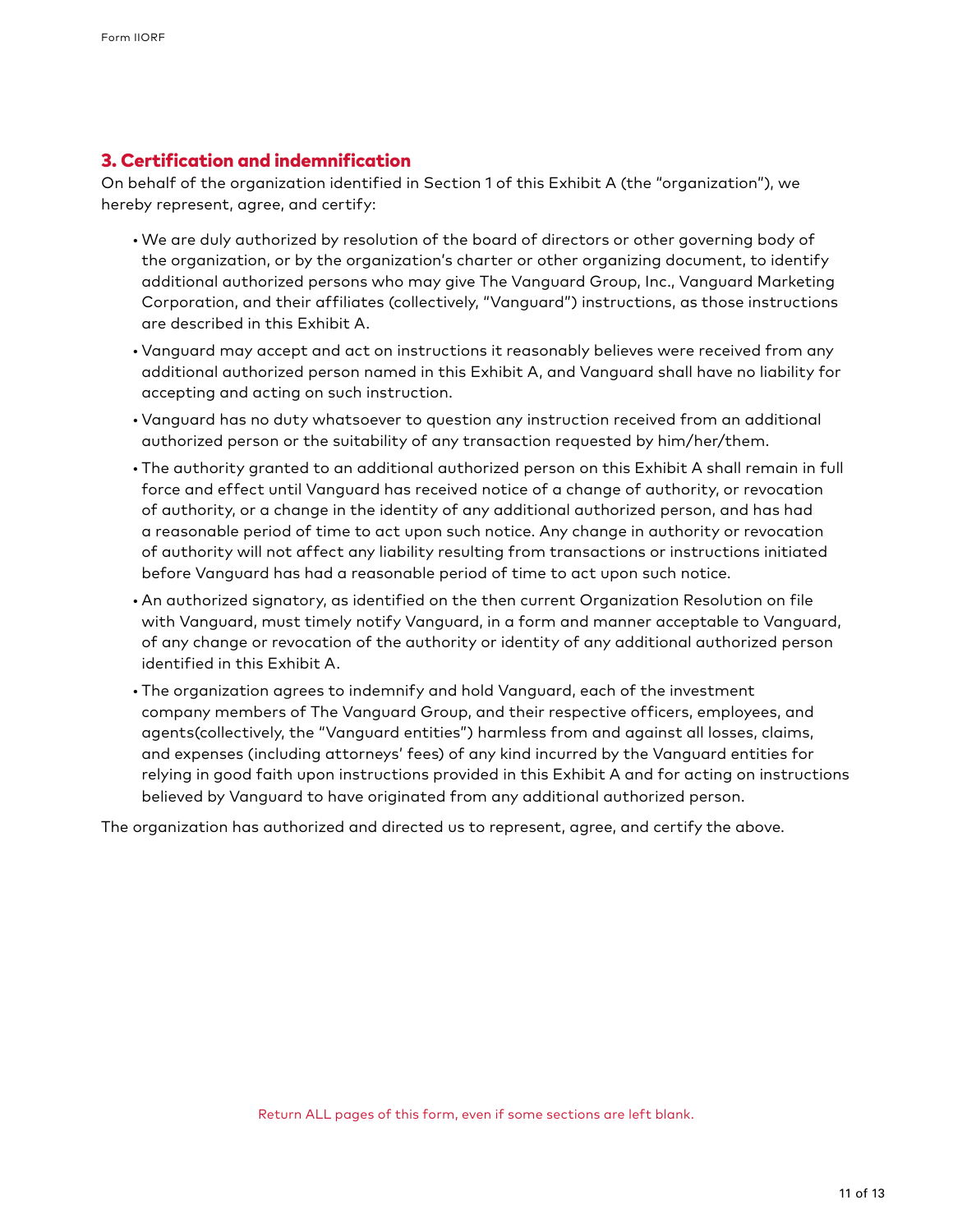The following statement applies to organizations that may engage in options trading:

I/We understand the investment objectives and trading plan of the registered account owner(s) and will only use trading strategies that are consistent with these objectives and plans.

I/We acknowledge that I/we have received from the registered account owner(s) or I/ we already possess copies of the Vanguard Brokerage Option Application and Vanguard Brokerage Option Account Agreement (Option Agreement), and I/we have read and understand them. I/We also acknowledge that if the registered account owner(s) is/are approved for options trading, the owner(s) will be sent the booklet *Characteristics and Risks of Standardized Options*. I/We agree to read the booklet prior to conducting any trades in the registered account owner's (s') account. I/We also accept all of the terms and conditions of the Option Agreement.

### I/We acknowledge receiving a copy of the Option Agreement, which contains a predispute arbitration clause highlighted in paragraphs 14 and 15 on page 3. By signing this application, I/we agree to be bound by the terms of the Option Agreement.

|                              | Name of authorized signatory/corporate officer<br>first, middle initial, last | Title           |
|------------------------------|-------------------------------------------------------------------------------|-----------------|
| Complete ><br>and sign here. | Signature<br>Х                                                                | Date mm/dd/yyyy |
|                              | Name of authorized signatory/corporate officer<br>first, middle initial, last | Title           |
| Complete ><br>and sign here. | Signature                                                                     | Date mm/dd/yyyy |